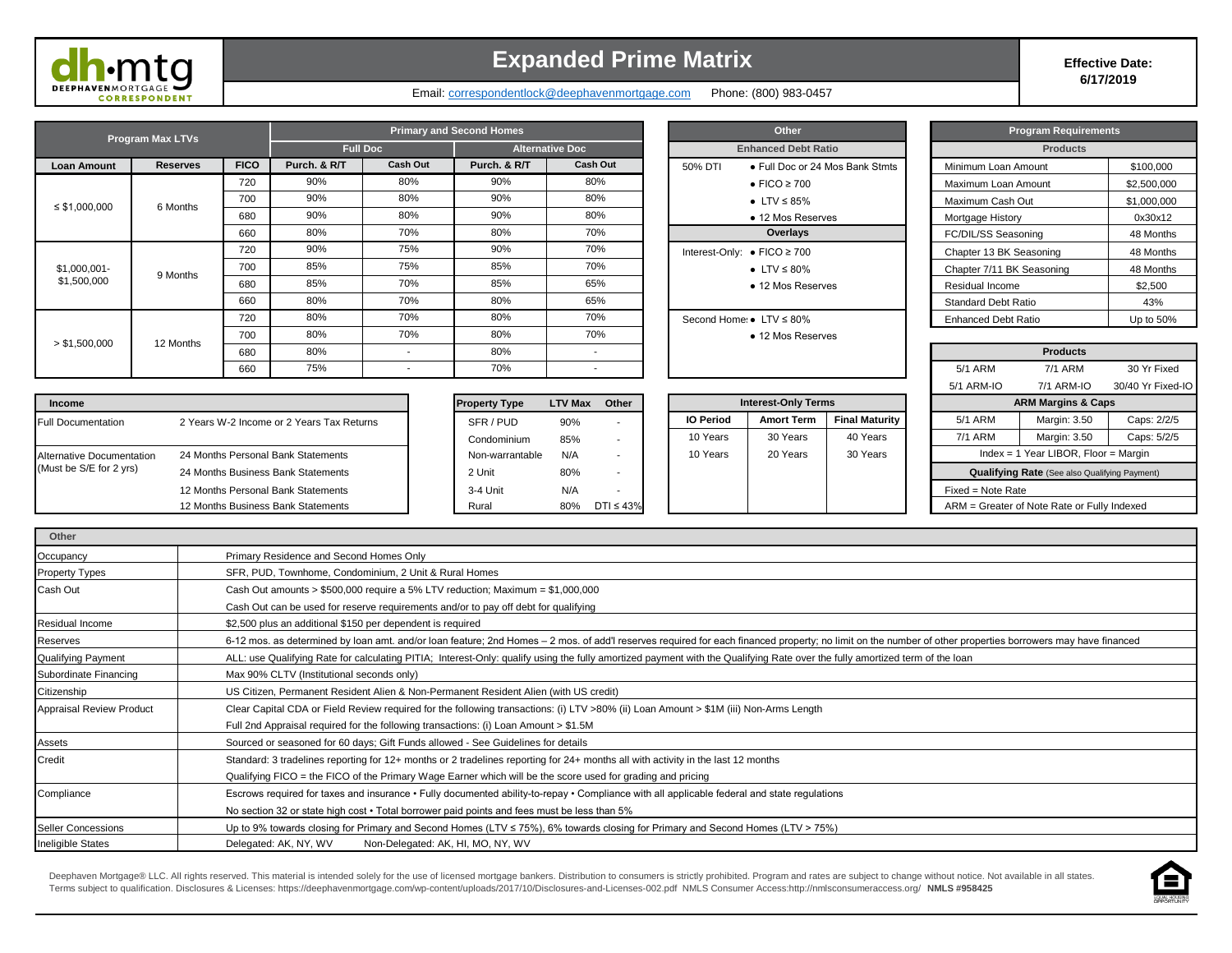

### **Near-Prime Matrix**

#### **Effective Date: 6/17/2019**

### Email: correspondentlock@deephavenmortgage.com Phone: (800) 983-0457

| <b>Program Max LTVs</b>                                           |                           |                                          |                                                |                          |                             | <b>Primary and Second Homes</b>                                                                |                                    |                                                                                                                                                       |                                    | <b>Investment</b>                              |                                                                                                                                                                                |                                                                                                                                                                                                                                                                                                                                                                                                                                                | <b>Program Requirements</b>          |                       |
|-------------------------------------------------------------------|---------------------------|------------------------------------------|------------------------------------------------|--------------------------|-----------------------------|------------------------------------------------------------------------------------------------|------------------------------------|-------------------------------------------------------------------------------------------------------------------------------------------------------|------------------------------------|------------------------------------------------|--------------------------------------------------------------------------------------------------------------------------------------------------------------------------------|------------------------------------------------------------------------------------------------------------------------------------------------------------------------------------------------------------------------------------------------------------------------------------------------------------------------------------------------------------------------------------------------------------------------------------------------|--------------------------------------|-----------------------|
|                                                                   |                           |                                          |                                                | <b>Full Doc</b>          |                             |                                                                                                | Alternative Doc <sup>2</sup>       |                                                                                                                                                       | <b>Full Doc</b>                    |                                                | Alternative Doc <sup>2</sup>                                                                                                                                                   |                                                                                                                                                                                                                                                                                                                                                                                                                                                |                                      |                       |
| <b>Loan Amount</b>                                                | <b>Reserves</b>           | <b>FICO</b>                              | Purch, D/C <sup>3</sup>                        | R/T                      | C/O                         | Purch, R/T, D/C <sup>3</sup>                                                                   | <b>Cash Out</b>                    | Purch, & R/T                                                                                                                                          | <b>Cash Out</b>                    | Purch, & R/T                                   | <b>Cash Out</b>                                                                                                                                                                | Minimum Loan Amount                                                                                                                                                                                                                                                                                                                                                                                                                            |                                      | \$100,000             |
|                                                                   |                           | 720                                      | 95%                                            | 90%                      | 85%                         | 90%                                                                                            | 85%                                | 85%                                                                                                                                                   | 80%                                | 80%                                            | 75%                                                                                                                                                                            | Maximum Loan Amount                                                                                                                                                                                                                                                                                                                                                                                                                            |                                      | \$3,000,000           |
|                                                                   |                           | 680                                      | 90%                                            | 90%                      | 85%                         | 90%                                                                                            | 85%                                | 80%                                                                                                                                                   | 75%                                | 80%                                            | 75%                                                                                                                                                                            | Maximum Cash Out, OO                                                                                                                                                                                                                                                                                                                                                                                                                           |                                      | \$1,000,000           |
| $\leq$ \$1,500,000                                                | 6 Months<br>660<br>640    |                                          | 90%                                            | 90%                      | 80%                         | 85%                                                                                            | 80%                                | 80%                                                                                                                                                   | 75%                                | 75%                                            | 70%                                                                                                                                                                            | Maximum Cash Out, NOO                                                                                                                                                                                                                                                                                                                                                                                                                          |                                      | \$500,000             |
|                                                                   |                           |                                          | 85%                                            | 85%                      | 80%                         | 85%                                                                                            | 80%                                | 80%                                                                                                                                                   | 75%                                | 75%                                            | 70%                                                                                                                                                                            | Mortgage History                                                                                                                                                                                                                                                                                                                                                                                                                               |                                      | 1x30x12               |
|                                                                   |                           | 620                                      | 85%                                            | 85%                      | 80%                         | 80%                                                                                            | 80%                                | 80%                                                                                                                                                   | 70%                                | 75%                                            | 70%                                                                                                                                                                            | Foreclosure Seasoning                                                                                                                                                                                                                                                                                                                                                                                                                          |                                      | 36 Months             |
|                                                                   |                           | 720                                      | 85%                                            | 85%                      | 80%                         | 85%                                                                                            | 75%                                | 75%                                                                                                                                                   | 70%                                | 70%                                            | 70%                                                                                                                                                                            | Short Sale/DIL Seasoning                                                                                                                                                                                                                                                                                                                                                                                                                       |                                      | 36 Months             |
|                                                                   |                           | 680                                      | 85%                                            | 85%                      | 75%                         | 80%                                                                                            | 75%                                | 75%                                                                                                                                                   | 65%                                | 70%                                            | 65%                                                                                                                                                                            | Chapter 13 BK Seasoning                                                                                                                                                                                                                                                                                                                                                                                                                        |                                      | 36 Months             |
| > \$1.500.000                                                     | 12 Months                 | 660                                      | 80%                                            | 80%                      | 75%                         | 80%                                                                                            | 75%                                | 75%                                                                                                                                                   | 65%                                | 70%                                            | 60%                                                                                                                                                                            | Chapter 7/11 BK Seasoning                                                                                                                                                                                                                                                                                                                                                                                                                      |                                      | 36 Months             |
| \$3,000,000                                                       |                           | 640                                      | 80%                                            | 80%                      | 70%                         | 80%                                                                                            | 70%                                | 75%                                                                                                                                                   | 65%                                | 70%                                            | 60%                                                                                                                                                                            | Residual Income                                                                                                                                                                                                                                                                                                                                                                                                                                |                                      | \$2,500               |
|                                                                   |                           | 620                                      | 80%                                            | 80%                      | 70%                         | 80%                                                                                            | 70%                                |                                                                                                                                                       |                                    |                                                |                                                                                                                                                                                | <b>Standard Debt Ratio</b>                                                                                                                                                                                                                                                                                                                                                                                                                     |                                      | 50%                   |
|                                                                   |                           |                                          |                                                |                          |                             |                                                                                                |                                    |                                                                                                                                                       |                                    |                                                |                                                                                                                                                                                | <b>Enhanced Debt Ratio</b>                                                                                                                                                                                                                                                                                                                                                                                                                     |                                      | Up to 55%             |
|                                                                   |                           |                                          |                                                |                          |                             |                                                                                                |                                    |                                                                                                                                                       |                                    |                                                |                                                                                                                                                                                |                                                                                                                                                                                                                                                                                                                                                                                                                                                |                                      |                       |
| 95% LTV <sup>1</sup>                                              |                           | 55% DTI                                  |                                                |                          | 1 Year Alt Doc <sup>2</sup> |                                                                                                | <b>Max LTV</b>                     |                                                                                                                                                       |                                    | <b>Property Type Limits</b>                    |                                                                                                                                                                                |                                                                                                                                                                                                                                                                                                                                                                                                                                                | <b>Products</b>                      |                       |
| • Primary                                                         |                           | · Full Doc / Primary Only                |                                                |                          | • 1 Year Tax Return         |                                                                                                | ● Second Homes ≤ 85%               |                                                                                                                                                       | Condominium                        |                                                | $LTV \leq 85\%$                                                                                                                                                                | <b>5/1 ARM</b>                                                                                                                                                                                                                                                                                                                                                                                                                                 | <b>7/1 ARM</b>                       | 30 Year Fixed         |
| $\bullet$ DTI $\leq 43\%$                                         | $\bullet$ FICO $\geq$ 680 |                                          |                                                | $\bullet$ 1 Year W-2     |                             |                                                                                                | $\bullet$ Interest Only $\leq$ 85% |                                                                                                                                                       | Non-Warrantable, 2-4 Unit,         |                                                |                                                                                                                                                                                | 5/1 ARM-IO                                                                                                                                                                                                                                                                                                                                                                                                                                     | 7/1 ARM-IO                           |                       |
|                                                                   | $\bullet$ LTV $\leq$ 85%  |                                          |                                                | • 12 Mos Bank Stmt       |                             |                                                                                                |                                    |                                                                                                                                                       |                                    | Modular, Rural & Log Homes                     | $LTV \leq 80\%$                                                                                                                                                                |                                                                                                                                                                                                                                                                                                                                                                                                                                                |                                      |                       |
| See below for 95%                                                 |                           | • 12 Mos Reserves                        |                                                | $\bullet$ DTI $\leq$ 50% |                             |                                                                                                |                                    |                                                                                                                                                       |                                    | Rural & Log Homes Not Available on Investment  |                                                                                                                                                                                | <b>IO Period</b><br><b>Amort Term</b>                                                                                                                                                                                                                                                                                                                                                                                                          |                                      | <b>Final Maturity</b> |
| <b>Debt Consolidation</b>                                         |                           | $\bullet$ Residual Income $\geq$ \$3,500 |                                                |                          |                             |                                                                                                |                                    |                                                                                                                                                       |                                    |                                                |                                                                                                                                                                                | 10 Years<br>30 Years                                                                                                                                                                                                                                                                                                                                                                                                                           |                                      | 40 Years              |
|                                                                   |                           | . No Debt Consolidation                  |                                                |                          |                             |                                                                                                |                                    |                                                                                                                                                       |                                    |                                                |                                                                                                                                                                                | 10 Years<br>20 Years                                                                                                                                                                                                                                                                                                                                                                                                                           |                                      | 30 Years              |
| Income                                                            |                           |                                          |                                                |                          |                             |                                                                                                |                                    |                                                                                                                                                       |                                    | <b>Investment Property Overlays</b>            |                                                                                                                                                                                |                                                                                                                                                                                                                                                                                                                                                                                                                                                | <b>ARM Margins &amp; Caps</b>        |                       |
| <b>Full Documentation</b>                                         |                           |                                          | 2 Years W-2 Income or 2 Years Tax Returns      |                          |                             |                                                                                                |                                    |                                                                                                                                                       | Minimum 6 mos reserves (see below) |                                                |                                                                                                                                                                                | 5/1 ARM<br>Margin: 3.50                                                                                                                                                                                                                                                                                                                                                                                                                        |                                      | Caps: 2/2/5           |
| <b>Asset Depletion</b>                                            |                           |                                          |                                                |                          |                             | ≤ 80% LTV (Full Documentation Matrix); No Debt Consolidation; Max 50% DTI                      |                                    |                                                                                                                                                       | No rural or log homes              |                                                |                                                                                                                                                                                | 7/1 ARM<br>Margin: 3.50                                                                                                                                                                                                                                                                                                                                                                                                                        |                                      | Caps: 5/2/5           |
|                                                                   |                           |                                          | 24 Months Personal Bank Statements             |                          |                             |                                                                                                |                                    |                                                                                                                                                       |                                    | Max cash out = \$500,000; No cash out in Texas |                                                                                                                                                                                |                                                                                                                                                                                                                                                                                                                                                                                                                                                | Index = 1 Year LIBOR, Floor = Margin |                       |
| Alternative Documentation <sup>2</sup><br>(Must be S/E for 2 yrs) |                           |                                          | 24 Months Business Bank Statements             |                          |                             |                                                                                                |                                    |                                                                                                                                                       | No subordinate financing           |                                                |                                                                                                                                                                                |                                                                                                                                                                                                                                                                                                                                                                                                                                                | <b>Qualifying Rate</b>               |                       |
|                                                                   |                           |                                          | 12 Months Personal or Business Bank Statements |                          |                             |                                                                                                |                                    |                                                                                                                                                       |                                    | Prepayment restrictions apply                  |                                                                                                                                                                                |                                                                                                                                                                                                                                                                                                                                                                                                                                                | (See also Qualifying Payment)        |                       |
|                                                                   |                           |                                          | 1 Year Documentation (W-2 or Tax Return)       |                          |                             |                                                                                                |                                    |                                                                                                                                                       |                                    | Guarantor is required (for LLCs)               |                                                                                                                                                                                | Fixed = Note Rate                                                                                                                                                                                                                                                                                                                                                                                                                              |                                      |                       |
|                                                                   |                           |                                          |                                                |                          |                             |                                                                                                |                                    |                                                                                                                                                       |                                    |                                                |                                                                                                                                                                                | ARM = Greater of Note Rate or Fully Indexed                                                                                                                                                                                                                                                                                                                                                                                                    |                                      |                       |
| Other                                                             |                           |                                          |                                                |                          |                             |                                                                                                |                                    |                                                                                                                                                       |                                    |                                                |                                                                                                                                                                                |                                                                                                                                                                                                                                                                                                                                                                                                                                                |                                      |                       |
| Occupancy                                                         |                           |                                          |                                                |                          |                             | Primary Residence, Second Homes and Investment Properties                                      |                                    |                                                                                                                                                       |                                    |                                                |                                                                                                                                                                                |                                                                                                                                                                                                                                                                                                                                                                                                                                                |                                      |                       |
| <b>Property Types</b><br>Cash Out                                 |                           |                                          |                                                |                          |                             | SFR, PUD, Townhome, Condominium, 2-4 Unit, Non-Warrantable, Modular, Rural & Log Homes         |                                    |                                                                                                                                                       |                                    |                                                |                                                                                                                                                                                | Cash Out amounts > \$500,000 require a 5% LTV reduction; Maximum = \$1,000,000; Maximum Cash Out for Investment Properties is \$500,000; Cash-Out amount > \$1mm on exception basis only                                                                                                                                                                                                                                                       |                                      |                       |
|                                                                   |                           |                                          |                                                |                          |                             |                                                                                                |                                    | Cash Out can be used for reserve requirements and/or to pay off debt for qualifying; Cash out is not allowed for Investment Properties in Texas       |                                    |                                                |                                                                                                                                                                                |                                                                                                                                                                                                                                                                                                                                                                                                                                                |                                      |                       |
| <b>Debt Consolidation</b>                                         |                           |                                          |                                                |                          |                             |                                                                                                |                                    |                                                                                                                                                       |                                    |                                                |                                                                                                                                                                                | Primary Occupancy Only; LTVs follow Rate/Term LTV Limits for loan amounts ≤\$1.5mm; Max DTI = 50%; No Asset Depletion; No Non-Occupant Co-Borrower. Property Type limits above apply.                                                                                                                                                                                                                                                          |                                      |                       |
|                                                                   |                           |                                          |                                                |                          |                             |                                                                                                |                                    |                                                                                                                                                       |                                    |                                                | Total monthly debt payments must be lowered by at least 10%; Closing costs must be recouped within 60 months; Cash to the borrower must be the lesser of 2% or \$5,000         |                                                                                                                                                                                                                                                                                                                                                                                                                                                |                                      |                       |
|                                                                   |                           |                                          |                                                |                          |                             |                                                                                                |                                    | Consumer Debt must be no more than 0x60 in past 6 months; Reserves = 1 Month (additional reserves for other loan features not required); CDA required |                                    |                                                |                                                                                                                                                                                |                                                                                                                                                                                                                                                                                                                                                                                                                                                |                                      |                       |
| Debt Consolidation 95%                                            |                           |                                          |                                                |                          |                             |                                                                                                |                                    |                                                                                                                                                       |                                    |                                                |                                                                                                                                                                                | Full Doc Only; SFR Only; Primary Only; FICO ≥ 740; DTI ≤ 35%; Max Loan Amount = \$750k; Non-mortgage debt paid off through Debt Consolidation must be ≤ \$100k; 9 Months Reserves                                                                                                                                                                                                                                                              |                                      |                       |
| Residual Income                                                   |                           |                                          |                                                |                          |                             | \$2,500 plus an additional \$150 per dependent is required for Primary and Second Homes        |                                    |                                                                                                                                                       |                                    |                                                |                                                                                                                                                                                |                                                                                                                                                                                                                                                                                                                                                                                                                                                |                                      |                       |
| Reserves                                                          |                           |                                          |                                                |                          |                             |                                                                                                |                                    |                                                                                                                                                       |                                    |                                                |                                                                                                                                                                                | Investment & Second Homes Only: Minimum 6 months; 2 months of additional reserves required for each financed property; no limit on the number of other properties borrowers may have financed                                                                                                                                                                                                                                                  |                                      |                       |
| Qualifying Payment                                                |                           |                                          |                                                |                          |                             |                                                                                                |                                    |                                                                                                                                                       |                                    |                                                | ALL: use Qualifying Rate for calculating PITIA; Interest-Only: qualify using the fully amortized payment with the Qualifying Rate over the fully amortized term of the loan    |                                                                                                                                                                                                                                                                                                                                                                                                                                                |                                      |                       |
| Subordinate Financing                                             |                           |                                          |                                                |                          |                             | Max 90% CLTV (Institutional seconds only); Not allowed on Investment Properties                |                                    |                                                                                                                                                       |                                    |                                                |                                                                                                                                                                                |                                                                                                                                                                                                                                                                                                                                                                                                                                                |                                      |                       |
| Citizenship                                                       |                           |                                          |                                                |                          |                             | US Citizen, Permanent Resident Alien & Non-Permanent Resident Alien (with US credit)           |                                    |                                                                                                                                                       |                                    |                                                |                                                                                                                                                                                |                                                                                                                                                                                                                                                                                                                                                                                                                                                |                                      |                       |
| Assets                                                            |                           |                                          |                                                |                          |                             | Sourced or seasoned for 60 days; Gift Funds allowed - See Guidelines for details               |                                    |                                                                                                                                                       |                                    |                                                |                                                                                                                                                                                |                                                                                                                                                                                                                                                                                                                                                                                                                                                |                                      |                       |
| Credit                                                            |                           |                                          |                                                |                          |                             |                                                                                                |                                    | Standard: 3 tradelines reporting for 12+ months or 2 tradelines reporting for 24+ months all with activity in the last 12 months                      |                                    |                                                |                                                                                                                                                                                |                                                                                                                                                                                                                                                                                                                                                                                                                                                |                                      |                       |
|                                                                   |                           |                                          |                                                |                          |                             |                                                                                                |                                    | Qualifying FICO = the FICO of the Primary Wage Earner which will be the score used for grading and pricing                                            |                                    |                                                |                                                                                                                                                                                |                                                                                                                                                                                                                                                                                                                                                                                                                                                |                                      |                       |
| Compliance                                                        |                           |                                          |                                                |                          |                             | No section 32 or state high cost • Total borrower paid points and fees must be less than 5%    |                                    | Escrows required for taxes and insurance • Fully documented ability-to-repay • Compliance with all applicable federal and state regulations           |                                    |                                                |                                                                                                                                                                                |                                                                                                                                                                                                                                                                                                                                                                                                                                                |                                      |                       |
| <b>Prepayment Penalty</b>                                         |                           |                                          |                                                |                          |                             |                                                                                                |                                    |                                                                                                                                                       |                                    |                                                | Investment Only: 6 months interest on 80% of the original principal balance (Standard Term = 3 years); Not allowed in IA*, IL*, KS, MD, MI, MN, MS, ND, NJ*, NM, OH, PA and RI |                                                                                                                                                                                                                                                                                                                                                                                                                                                |                                      |                       |
|                                                                   |                           |                                          |                                                |                          |                             | *Prepay Penalty allowed for loans closed in the name of corporations or LLCs in IA, IL, and NJ |                                    |                                                                                                                                                       |                                    |                                                |                                                                                                                                                                                |                                                                                                                                                                                                                                                                                                                                                                                                                                                |                                      |                       |
| Seller Concessions                                                |                           |                                          |                                                |                          |                             |                                                                                                |                                    | Primary and Second Homes: 9% for LTV ≤ 75%, 6% for LTV 75.01% - 90%, 3% for LTV > 90%; up to 2% for all Investment Properties                         |                                    |                                                |                                                                                                                                                                                |                                                                                                                                                                                                                                                                                                                                                                                                                                                |                                      |                       |
| <b>Ineligible States</b>                                          |                           |                                          | Delegated: AK, NY, WV                          |                          |                             | Non-Delegated: AK, HI, MO, NY, WV                                                              |                                    |                                                                                                                                                       |                                    |                                                |                                                                                                                                                                                |                                                                                                                                                                                                                                                                                                                                                                                                                                                |                                      |                       |
|                                                                   |                           |                                          |                                                |                          |                             |                                                                                                |                                    |                                                                                                                                                       |                                    |                                                |                                                                                                                                                                                |                                                                                                                                                                                                                                                                                                                                                                                                                                                |                                      |                       |
|                                                                   |                           |                                          |                                                |                          |                             |                                                                                                |                                    |                                                                                                                                                       |                                    |                                                |                                                                                                                                                                                | Deephaven Mortgage® LLC. All rights reserved. This material is intended solely for the use of licensed mortgage bankers. Distribution to consumers is strictly prohibited. Program and rates are subject to change without not<br>subject to qualification. Disclosures & Licenses: https://deephavenmortgage.com/wp-content/uploads/2017/10/Disclosures-and-Licenses-002.pdf NMLS Consumer Access:http://nmlsconsumeraccess.org/ NMLS #958425 |                                      | E                     |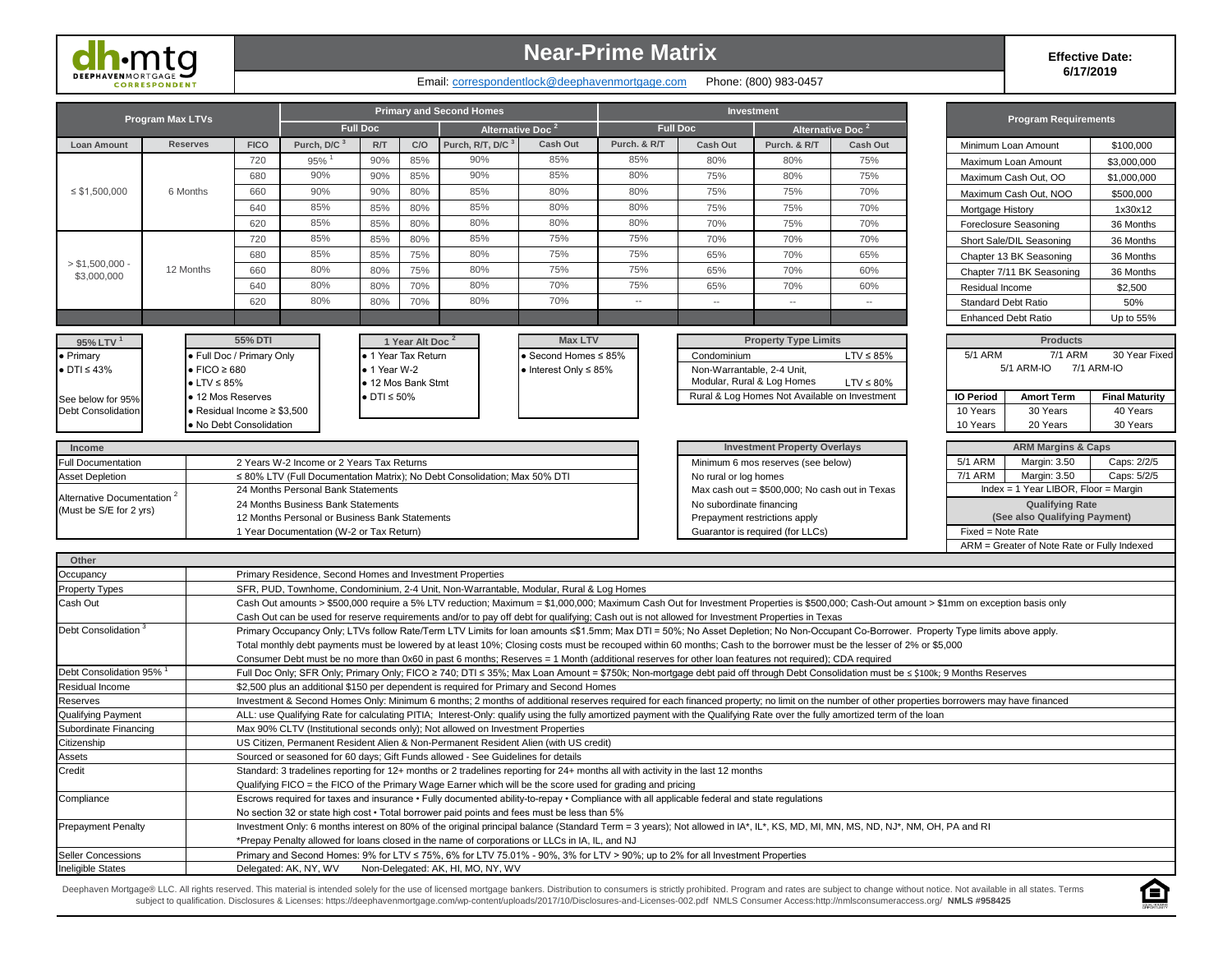DEEPHAVEMORTGAGE

## **Non-Prime Matrix**

### Email: correspondentlock@deephavenmortgage.com Phone: (800) 983-0457

**Effective Date: 6/17/2019**

Ā

|                                                          | <b>Program Max LTVs</b>           |                                                      |                                                                                                                                                 | <b>Grade A</b>                    |                                           | <b>Grade B</b>          |                                                                                                                                                                              | Grade C                                                                                                                                                                                                         | <b>Program Requirements</b>                      |                                                      |
|----------------------------------------------------------|-----------------------------------|------------------------------------------------------|-------------------------------------------------------------------------------------------------------------------------------------------------|-----------------------------------|-------------------------------------------|-------------------------|------------------------------------------------------------------------------------------------------------------------------------------------------------------------------|-----------------------------------------------------------------------------------------------------------------------------------------------------------------------------------------------------------------|--------------------------------------------------|------------------------------------------------------|
| <b>Loan Amount</b>                                       | <b>Reserves</b>                   | <b>FICO</b>                                          | Purch, R/T, D/C <sup>1</sup>                                                                                                                    | Cash Out                          | Purchase & R/T                            | Cash Out                | Purchase & R/T                                                                                                                                                               | <b>Cash Out</b>                                                                                                                                                                                                 | Minimum Loan Amount                              | \$100,000                                            |
|                                                          |                                   | 680                                                  | 90%                                                                                                                                             | 85%                               | 85%                                       | 75%                     | 70%                                                                                                                                                                          | 65%                                                                                                                                                                                                             | Maximum Loan Amount                              | \$2,000,000                                          |
|                                                          |                                   | 640                                                  | 85%                                                                                                                                             | 80%                               | 85%                                       | 75%                     | 70%                                                                                                                                                                          | 65%                                                                                                                                                                                                             | Maximum Cash Out                                 | \$500,000                                            |
| $\leq$ \$1,000,000                                       | 3 Months                          | 620                                                  | 85%                                                                                                                                             | 80%                               | 80%                                       | 75%                     | 70%                                                                                                                                                                          | 65%                                                                                                                                                                                                             | <b>Products</b>                                  |                                                      |
|                                                          |                                   | 580                                                  | 80%                                                                                                                                             | 80%                               | 80%                                       | 70%                     | 70%                                                                                                                                                                          | 65%                                                                                                                                                                                                             | <b>5/1 ARM</b>                                   | 7/1 ARM 30 Year Fixed                                |
|                                                          |                                   | 500                                                  | 75%                                                                                                                                             | 70%                               | 70%                                       | 70%                     | 70%                                                                                                                                                                          | 65%                                                                                                                                                                                                             | 5/1 ARM-IO 7/1 ARM-IO                            |                                                      |
|                                                          |                                   | 640                                                  | 85%                                                                                                                                             | 75%                               | 75%                                       | 70%                     | $\overline{\phantom{a}}$                                                                                                                                                     | $\overline{\phantom{a}}$                                                                                                                                                                                        | <b>Interest Only Features</b>                    |                                                      |
|                                                          |                                   | 620                                                  | 80%                                                                                                                                             | 75%                               | 75%                                       | 70%                     | $\hspace{0.05cm} \ldots$                                                                                                                                                     | $\overline{\phantom{a}}$                                                                                                                                                                                        | <b>IO Period</b><br><b>Amort Term</b>            | <b>Final Maturity</b>                                |
| > \$1,000,000                                            | 6 Months                          | 580                                                  | 80%                                                                                                                                             | 70%                               | 75%                                       | 65%                     | $\overline{\phantom{a}}$                                                                                                                                                     | $\overline{\phantom{a}}$                                                                                                                                                                                        | 10 Years<br>30 Years                             | 40 Years                                             |
|                                                          |                                   | 500                                                  | 70%                                                                                                                                             | 65%                               | 65%                                       | 65%                     | $\ddotsc$                                                                                                                                                                    |                                                                                                                                                                                                                 | 20 Years<br>10 Years                             | 30 Years                                             |
| Mortgage History                                         |                                   |                                                      |                                                                                                                                                 | 0x60x12                           |                                           | 0x120x12                |                                                                                                                                                                              | 0x120x12 or 0x30 Since Event                                                                                                                                                                                    | <b>ARM Margins &amp; Caps</b>                    |                                                      |
| Foreclosure Seasoning                                    |                                   |                                                      |                                                                                                                                                 | 24 Months                         |                                           | 12 Months               |                                                                                                                                                                              | Settled                                                                                                                                                                                                         | 5/1 ARM Margin: 3.50 Caps: 2/2/5                 |                                                      |
| Short Sale/DIL Seasoning                                 |                                   |                                                      |                                                                                                                                                 | 24 Months                         |                                           | 12 Months               |                                                                                                                                                                              | Settled                                                                                                                                                                                                         | 7/1 ARM Margin: 3.50 Caps: 5/2/5                 |                                                      |
|                                                          | Chapter 13 Bankruptcy Seasoning   |                                                      | Discharged <sup>4</sup>                                                                                                                         |                                   |                                           | Discharged <sup>4</sup> |                                                                                                                                                                              | Discharged <sup>4</sup>                                                                                                                                                                                         | Index = 1 Year LIBOR, Floor = Margin             |                                                      |
|                                                          | Chapter 7/11 Bankruptcy Seasoning |                                                      |                                                                                                                                                 | Discharged 24 Months              |                                           | Discharged 12 Months    |                                                                                                                                                                              | Discharged                                                                                                                                                                                                      | Qualifying Rate (See also Qualifying Pmt)        |                                                      |
| Residual Income                                          |                                   |                                                      | \$1,500                                                                                                                                         |                                   |                                           | \$1,500                 |                                                                                                                                                                              | \$1,500                                                                                                                                                                                                         | Fixed = Note Rate                                |                                                      |
| <b>DTI Options</b>                                       |                                   |                                                      |                                                                                                                                                 | 43% / 50% / 55%                   |                                           | 43% / 50% / 55%         |                                                                                                                                                                              | 43%                                                                                                                                                                                                             | ARM = Greater of Note Rate or Fully Indexed      |                                                      |
|                                                          |                                   |                                                      |                                                                                                                                                 |                                   |                                           |                         |                                                                                                                                                                              |                                                                                                                                                                                                                 |                                                  |                                                      |
| 50% DTI <sup>3</sup>                                     |                                   | 1 Year Alt Doc <sup>2</sup>                          |                                                                                                                                                 | Debt Consolidation <sup>1</sup>   | <b>Property Type Limits</b>               |                         |                                                                                                                                                                              | <b>Investment Overlays</b>                                                                                                                                                                                      | <b>Other Overlays</b>                            |                                                      |
| $\bullet$ FICO $\geq$ 620                                |                                   | 1 Year Tax Return                                    | Primary, Grade A Only                                                                                                                           |                                   | Max LTV<br>oo                             | <b>NOO</b>              | Purch & R/T: Matrix LTV less 5%                                                                                                                                              |                                                                                                                                                                                                                 | Interest-Only:                                   | FICO $\geq$ 620, LTV $\leq$ 85%                      |
| 55% DTI <sup>3</sup>                                     |                                   | $\bullet$ 1 Year W-2                                 | · Max Loan \$1mm                                                                                                                                |                                   |                                           | 75%                     | Cash Out: Matrix LTV less 10%                                                                                                                                                |                                                                                                                                                                                                                 |                                                  | 6 Months Reserves                                    |
| · Full Doc, Primary Only                                 |                                   | • 12 Mos Bank Stmt<br>$\bullet$ FICO $\geq 620$      | $\bullet$ Max DTI $\leq 50\%$                                                                                                                   |                                   | <b>Non-Warr</b><br>80%<br>2-4 Unit<br>80% | 75%                     | Full Doc:                                                                                                                                                                    | $FICO \geq 580$                                                                                                                                                                                                 | $FICO \geq 580$<br>FTHB:                         |                                                      |
| $\bullet$ FICO $\geq$ 680 / LTV $\leq$ 85%               |                                   |                                                      | · Consumer: 0x60x6mo                                                                                                                            |                                   | 80%<br>Modular                            | 80%                     | Alt Doc:                                                                                                                                                                     | $FICO \geq 620$<br>$FICO \geq 620$                                                                                                                                                                              |                                                  | 6 Months Reserves                                    |
| · 12 Months Reserves<br>• Residual Income $\geq$ \$3,500 |                                   | $\bullet$ DTI $\leq$ 50%<br>$\bullet$ LTV $\leq$ 85% | · 1 Month Reserves<br>See below                                                                                                                 |                                   | 80%<br><b>Rural/Log</b>                   | N/A                     | Loan $Amt > $1mm$ :<br>Grade A Only                                                                                                                                          |                                                                                                                                                                                                                 | Second Homes:                                    | FICO $\geq$ 580, LTV $\leq$ 80%<br>6 Months Reserves |
| Grades A & B Only                                        |                                   |                                                      |                                                                                                                                                 |                                   |                                           |                         | Min 6 mos reserves (see below)                                                                                                                                               |                                                                                                                                                                                                                 | Non-US Credit:                                   | Qualify at 620 FICO                                  |
| Income                                                   |                                   |                                                      |                                                                                                                                                 |                                   |                                           |                         | <b>Standard Tradelines Only</b>                                                                                                                                              |                                                                                                                                                                                                                 | $LTV \leq 80\%$                                  |                                                      |
| Full Documentation                                       |                                   |                                                      | 2 Years W-2 Income or 2 Years Tax Returns                                                                                                       |                                   |                                           |                         | No rural or log homes                                                                                                                                                        |                                                                                                                                                                                                                 |                                                  | 12 Months Reserves                                   |
|                                                          |                                   |                                                      | 24 Months Personal Bank Statements (Minimum FICO - 580)                                                                                         |                                   |                                           |                         | No subordinate financing                                                                                                                                                     |                                                                                                                                                                                                                 | Limited Tradelines: Lesser of actual or 580 FICO |                                                      |
| Alternative Documentation <sup>2</sup>                   |                                   |                                                      | 24 Months Business Bank Statements (Minimum FICO - 580)                                                                                         |                                   |                                           |                         | Prepayment restrictions apply                                                                                                                                                |                                                                                                                                                                                                                 |                                                  | Not available on Investment                          |
| (Must be S/E for 2 yrs)                                  |                                   |                                                      | 12 Months Personal or Business Bank Statements                                                                                                  |                                   |                                           |                         | Guarantor is required (for LLCs)                                                                                                                                             |                                                                                                                                                                                                                 |                                                  |                                                      |
|                                                          |                                   | 1 Year Documentation (W-2 or Tax Return)             |                                                                                                                                                 |                                   |                                           |                         |                                                                                                                                                                              |                                                                                                                                                                                                                 |                                                  |                                                      |
| Other                                                    |                                   |                                                      |                                                                                                                                                 |                                   |                                           |                         |                                                                                                                                                                              |                                                                                                                                                                                                                 |                                                  |                                                      |
| Occupancy                                                |                                   |                                                      | Primary Residence, Second Homes and Investment Properties                                                                                       |                                   |                                           |                         |                                                                                                                                                                              |                                                                                                                                                                                                                 |                                                  |                                                      |
| Property Types                                           |                                   |                                                      | SFR, PUD, Townhome, Condominium, 2-4 Unit, Non-Warrantable, Modular, Rural & Log Homes                                                          |                                   |                                           |                         |                                                                                                                                                                              |                                                                                                                                                                                                                 |                                                  |                                                      |
| Cash Out                                                 |                                   | Maximum Cash Out = \$500,000                         |                                                                                                                                                 |                                   |                                           |                         |                                                                                                                                                                              |                                                                                                                                                                                                                 |                                                  |                                                      |
|                                                          |                                   |                                                      | Cash Out can be used for reserve requirements and/or to pay off debt for qualifying; Cash out is not allowed for Investment Properties in Texas |                                   |                                           |                         |                                                                                                                                                                              |                                                                                                                                                                                                                 |                                                  |                                                      |
| Debt Consolidation                                       |                                   |                                                      |                                                                                                                                                 |                                   |                                           |                         |                                                                                                                                                                              | Available on Grade A Credit Only; Primary Occupancy Only; LTVs follow Rate/Term LTV limits for loan amounts ≤ \$1mm; Max DTI = 50%; No Non-Occupant Co-Borrower; No Asset Depletion                             |                                                  |                                                      |
|                                                          |                                   |                                                      |                                                                                                                                                 |                                   |                                           |                         | Total monthly debt payments must be lowered by at least 10% and Closing Costs must be recouped within 60 months; Cash to the borrower is the lesser of 2% or \$5,000         |                                                                                                                                                                                                                 |                                                  |                                                      |
|                                                          |                                   |                                                      |                                                                                                                                                 |                                   |                                           |                         | Consumer Debt must be no more than 0x60 in past 6 months; Reserves = 1 Month (additional reserves for other loan features not required); CDA required                        |                                                                                                                                                                                                                 |                                                  |                                                      |
| Residual Income                                          |                                   |                                                      | \$1,500 plus an additional \$150 per dependent is required for Primary and Second Homes                                                         |                                   |                                           |                         |                                                                                                                                                                              |                                                                                                                                                                                                                 |                                                  |                                                      |
| Reserves<br>Qualifying Payment                           |                                   |                                                      |                                                                                                                                                 |                                   |                                           |                         | ALL: use Qualifying Rate for calculating PITIA; Interest-Only: qualify using the fully amortized payment with the Qualifying Rate over the fully amortized term of the loan  | Investment & Second Homes Only: Minimum 6 months; 2 months of additional reserves required for each financed property; no limit on the number of properties borrowers may have financed                         |                                                  |                                                      |
| Subordinate Financing                                    |                                   |                                                      | Max 90% CLTV (Institutional seconds only); Not allowed on Investment Properties                                                                 |                                   |                                           |                         |                                                                                                                                                                              |                                                                                                                                                                                                                 |                                                  |                                                      |
| Citizenship                                              |                                   |                                                      | US Citizen, Permanent Resident Alien & Non-Permanent Resident Alien                                                                             |                                   |                                           |                         |                                                                                                                                                                              |                                                                                                                                                                                                                 |                                                  |                                                      |
| Assets                                                   |                                   |                                                      | Sourced or seasoned for 60 days; Gift Funds allowed - See Guidelines for details                                                                |                                   |                                           |                         |                                                                                                                                                                              |                                                                                                                                                                                                                 |                                                  |                                                      |
| Credit                                                   |                                   |                                                      |                                                                                                                                                 |                                   |                                           |                         | Standard: 3 tradelines reporting for 12+ months or 2 tradelines reporting for 24+ months all with activity in the last 12 months; Limited: No minimum tradeline requirements |                                                                                                                                                                                                                 |                                                  |                                                      |
|                                                          |                                   |                                                      |                                                                                                                                                 |                                   |                                           |                         |                                                                                                                                                                              | Qualifying FICO: The FICO of the Primary Wage Earner which will be the score used for grading and pricing. <sup>4</sup> Chapter 13 Bankruptcy may remain open if specific requirements are met - see guidelines |                                                  |                                                      |
| Compliance                                               |                                   |                                                      | Escrows required for taxes and insurance • Fully documented ability-to-repay • Compliance with all applicable federal and state regulations     |                                   |                                           |                         |                                                                                                                                                                              |                                                                                                                                                                                                                 |                                                  |                                                      |
|                                                          |                                   |                                                      | No section 32 or state high cost • Total borrower paid points and fees must be less than 5%                                                     |                                   |                                           |                         |                                                                                                                                                                              |                                                                                                                                                                                                                 |                                                  |                                                      |
| <b>Prepayment Penalty</b>                                |                                   |                                                      |                                                                                                                                                 |                                   |                                           |                         |                                                                                                                                                                              | Investment Only: 6 months interest on 80% of the original principal balance (Standard Term = 3 years); Not allowed in IA*, IL*, KS, MD, MI, MN, MS, ND, NJ*, NM, OH, PA and RI                                  |                                                  |                                                      |
|                                                          |                                   |                                                      | *Prepay Penalty allowed for loans closed in the name of corporations or LLCs in IA, IL, and NJ                                                  |                                   |                                           |                         |                                                                                                                                                                              |                                                                                                                                                                                                                 |                                                  |                                                      |
| Seller Concessions                                       |                                   |                                                      | Primary and Second Homes: 9% for LTV ≤ 75%, 6% for LTV 75.01% - 90%, 3% for LTV > 90%; up to 2% for all Investment Properties                   |                                   |                                           |                         |                                                                                                                                                                              |                                                                                                                                                                                                                 |                                                  |                                                      |
| <b>Ineligible States</b>                                 |                                   | Delegated: AK, NY, WV                                |                                                                                                                                                 | Non-Delegated: AK, HI, MO, NY, WV |                                           |                         |                                                                                                                                                                              |                                                                                                                                                                                                                 |                                                  |                                                      |

Deephaven Mortgage® LLC. All rights reserved. This material is intended solely for the use of licensed mortgage bankers. Distribution to consumers is strictly prohibited. Program and rates are subject to change without not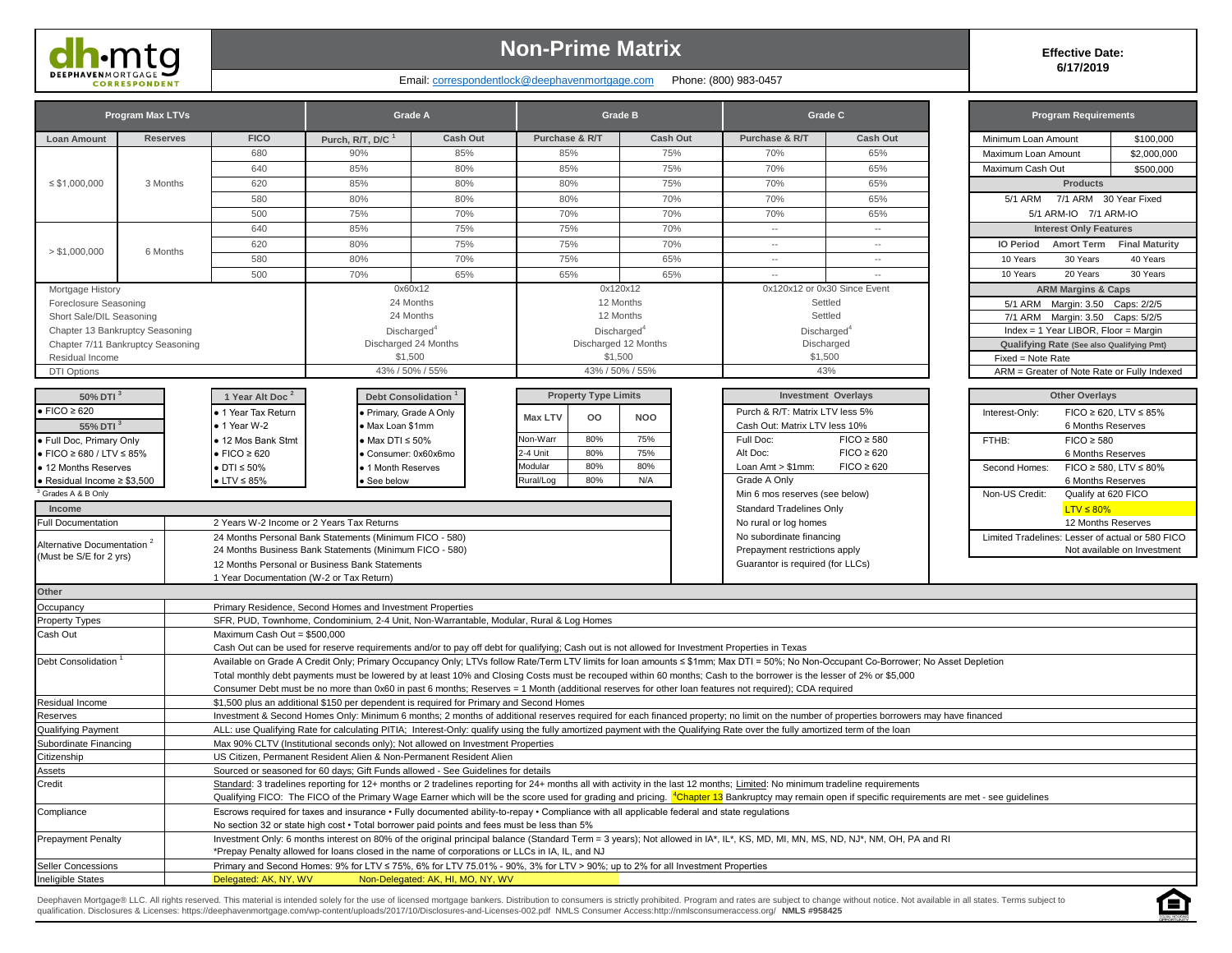

# **Investor Advantage Matrix Effective Date:**

Email: correspondentlock@deephavenmortgage.com Phone: (800) 983-0457

**6/17/2019**

| <b>Investor Advantage</b> |             |                | $DSCR \geq 1.15$ |                | DSCR < 1.15 / No Ratio |                     | <b>Program Parameters</b>     |             |                 |
|---------------------------|-------------|----------------|------------------|----------------|------------------------|---------------------|-------------------------------|-------------|-----------------|
| Loan Amount               | <b>FICO</b> | Purchase & R/T | Cash Out         | Purchase & R/T | Cash Out               |                     | <b>Limits</b>                 |             |                 |
|                           | 720         | 80%            | 75%              | 75%            | 70%                    | Minimum Loan Amount |                               |             | \$100,000       |
| $\leq$ \$1,000,000        | 680         | 80%            | 75%              | 75%            | 70%                    | Maximum Loan Amount |                               |             | \$2,000,000     |
|                           | 620         | 75%            | 65%              | 75%            | 65%                    | Maximum Cash Out    |                               |             | \$500,000       |
| > \$1,000,000             | 720         | 75%            | 65%              | 75%            | 60%                    |                     | <b>Products</b>               |             |                 |
|                           | 680         | 70%            | 65%              | 70%            | 60%                    | 3/1 ARM             | 5/1 ARM                       | 10/1 ARM    |                 |
|                           | 620         | 65%            | 60%              | 65%            | 60%                    | 3/1 ARM-IO          | 5/1 ARM-IO                    | 10/1 ARM-IO |                 |
| Minimum DSCR              |             |                | 1.15             | N/A            |                        |                     | <b>Interest Only Features</b> |             |                 |
|                           |             |                |                  |                |                        | Product             | <b>IO Period</b>              | Amort       | <b>Maturity</b> |
| Mortgage History          |             |                |                  | 1x30x12        |                        | 3/1 ARM-IO          | 5 Years                       | 25 Years    | 30 Years        |
| Foreclosure Seasoning     |             |                |                  | 24 Months      | 5/1 & 10/1 ARM-IO      | 10 Years            | 20 Years                      | 30 Years    |                 |
| Short Sale/DIL Seasoning  |             |                |                  | 24 Months      |                        |                     |                               |             |                 |
| Chapter 13 BK Seasoning   |             |                |                  | 24 Months      |                        |                     |                               |             |                 |
| Chapter 7/11 BK Seasoning |             |                |                  | 24 Months      |                        |                     | <b>ARM Margins &amp; Caps</b> |             |                 |

| <b>Program Parameters</b> |                               |             |                 |  |  |  |  |  |  |  |  |
|---------------------------|-------------------------------|-------------|-----------------|--|--|--|--|--|--|--|--|
| Limits                    |                               |             |                 |  |  |  |  |  |  |  |  |
| Minimum Loan Amount       |                               |             | \$100,000       |  |  |  |  |  |  |  |  |
| Maximum Loan Amount       |                               |             | \$2,000,000     |  |  |  |  |  |  |  |  |
| Maximum Cash Out          |                               | \$500,000   |                 |  |  |  |  |  |  |  |  |
| <b>Products</b>           |                               |             |                 |  |  |  |  |  |  |  |  |
|                           | 3/1 ARM 5/1 ARM               | 10/1 ARM    |                 |  |  |  |  |  |  |  |  |
| $3/1$ ARM-IO $5/1$ ARM-IO |                               | 10/1 ARM-IO |                 |  |  |  |  |  |  |  |  |
|                           | <b>Interest Only Features</b> |             |                 |  |  |  |  |  |  |  |  |
| Product                   | <b>IO Period</b>              | Amort       | <b>Maturity</b> |  |  |  |  |  |  |  |  |
| 3/1 ARM-IO                | 5 Years                       | 25 Years    | 30 Years        |  |  |  |  |  |  |  |  |
| 5/1 & 10/1 ARM-IO         | 10 Years                      | 20 Years    | 30 Years        |  |  |  |  |  |  |  |  |

| <b>ARM Margins &amp; Caps</b>           |
|-----------------------------------------|
| 3/1 ARM -- Margin: 5.00 -- Caps: 2/2/6  |
| 5/1 ARM -- Margin: 5.00 -- Caps: 2/2/5  |
| 10/1 ARM -- Margin: 5.00 -- Caps: 5/2/5 |
| $Index = 1$ Year LIBOR, Floor = Margin  |

| <b>Property Type Limits</b> |               | <b>Other Overlavs</b> |                              |
|-----------------------------|---------------|-----------------------|------------------------------|
| Non-Warrantable<br>2-4 Unit | $TV \le 75\%$ | Interest-Only         | $FICO \geq 620$<br>.TV ≤ 75% |

| Other                                                                                                         |                                                                                                                                                               |  |  |  |  |
|---------------------------------------------------------------------------------------------------------------|---------------------------------------------------------------------------------------------------------------------------------------------------------------|--|--|--|--|
| Occupancy                                                                                                     | <b>Investment Property</b>                                                                                                                                    |  |  |  |  |
| <b>Property Types</b>                                                                                         | SFR, PUD, Townhome, Condominium, 2-4 Unit, Non-Warrantable                                                                                                    |  |  |  |  |
| Cash Out                                                                                                      | Maximum Cash Out = \$500,000; Cash out is not allowed for Investment Properties in Texas                                                                      |  |  |  |  |
| Subordinate Financing                                                                                         | Not Allowed                                                                                                                                                   |  |  |  |  |
| <b>DSCR</b>                                                                                                   | DSCR = Gross Income / PITIA; Gross income = lesser of market rent or lease in place                                                                           |  |  |  |  |
| Lease / Gross Income<br>Lesser of Estimated Market Rent from Form 1007 or monthly rent from an existing lease |                                                                                                                                                               |  |  |  |  |
|                                                                                                               | Unleased Properties (Refinance only): Max LTV - 70%                                                                                                           |  |  |  |  |
| Citizenship                                                                                                   | US Citizen, Permanent Resident Alien & Non-Permanent Resident Alien                                                                                           |  |  |  |  |
| Assets                                                                                                        | Sourced or seasoned for 60 days                                                                                                                               |  |  |  |  |
| <b>Appraisal Requirements</b>                                                                                 | Properties with a condition rating of C5 or C6 are not acceptable                                                                                             |  |  |  |  |
|                                                                                                               | CDA required for all properties (see Appraisal Review Policy)                                                                                                 |  |  |  |  |
|                                                                                                               | Loan Amount > \$1,500,000 require 2nd Full Appraisal                                                                                                          |  |  |  |  |
| Eligible Borrowers                                                                                            | Individual person(s) or duly formed and existing US domiciled legal entity                                                                                    |  |  |  |  |
| <b>First Time Investor</b>                                                                                    | Any borrower who has not owned at least one investment property for a minimum of 12 months anytime during the most recent 12-month period; Max LTV - 70%      |  |  |  |  |
| Guarantor                                                                                                     | Personal Guarantee required for loans titled in the name of an LLC or Corporation                                                                             |  |  |  |  |
| Credit                                                                                                        | Standard: 3 tradelines reporting for 12+ months or 2 tradelines reporting for 24+ months all with activity in the last 12 months                              |  |  |  |  |
|                                                                                                               | Qualifying FICO: Lower mid-score of all borrowers/guarantors                                                                                                  |  |  |  |  |
| Compliance                                                                                                    | Escrows required for taxes and insurance • Fully documented ability-to-repay • Compliance with all applicable federal and state regulations                   |  |  |  |  |
|                                                                                                               | No section 32 or state high cost • DSCR only in MN, No Ratio not allowed in MN                                                                                |  |  |  |  |
| <b>Prepayment Penalty</b>                                                                                     | 6 months interest on 80% of the original principal balance (Standard Term = 3 years); Not allowed in IA*, IL*, KS, MD, MI, MN, MS, ND, NJ*, NM, OH, PA and RI |  |  |  |  |
|                                                                                                               | *Prepay Penalty allowed for loans closed in the name of corporations or LLCs in IA, IL, and NJ                                                                |  |  |  |  |
| <b>Seller Concessions</b>                                                                                     | Up to 2% towards closing                                                                                                                                      |  |  |  |  |
| <b>Ineligible States</b>                                                                                      | Delegated: AK, NY, WV<br>Non-Delegated: AK, HI, MO, NY, WV                                                                                                    |  |  |  |  |

Deephaven Mortgage® LLC. All rights reserved. This material is intended solely for the use of licensed mortgage bankers. Distribution to consumers is strictly prohibited. Program and rates are subject to change without notice. Not available in all states. Terms subject to qualification. Disclosures & Licenses: https://deephavenmortgage.com/wp-content/uploads/2017/10/Disclosures-and-Licenses-002.pdf NMLS Consumer Access:http://nmlsconsumeraccess.org/ **NMLS #958425**